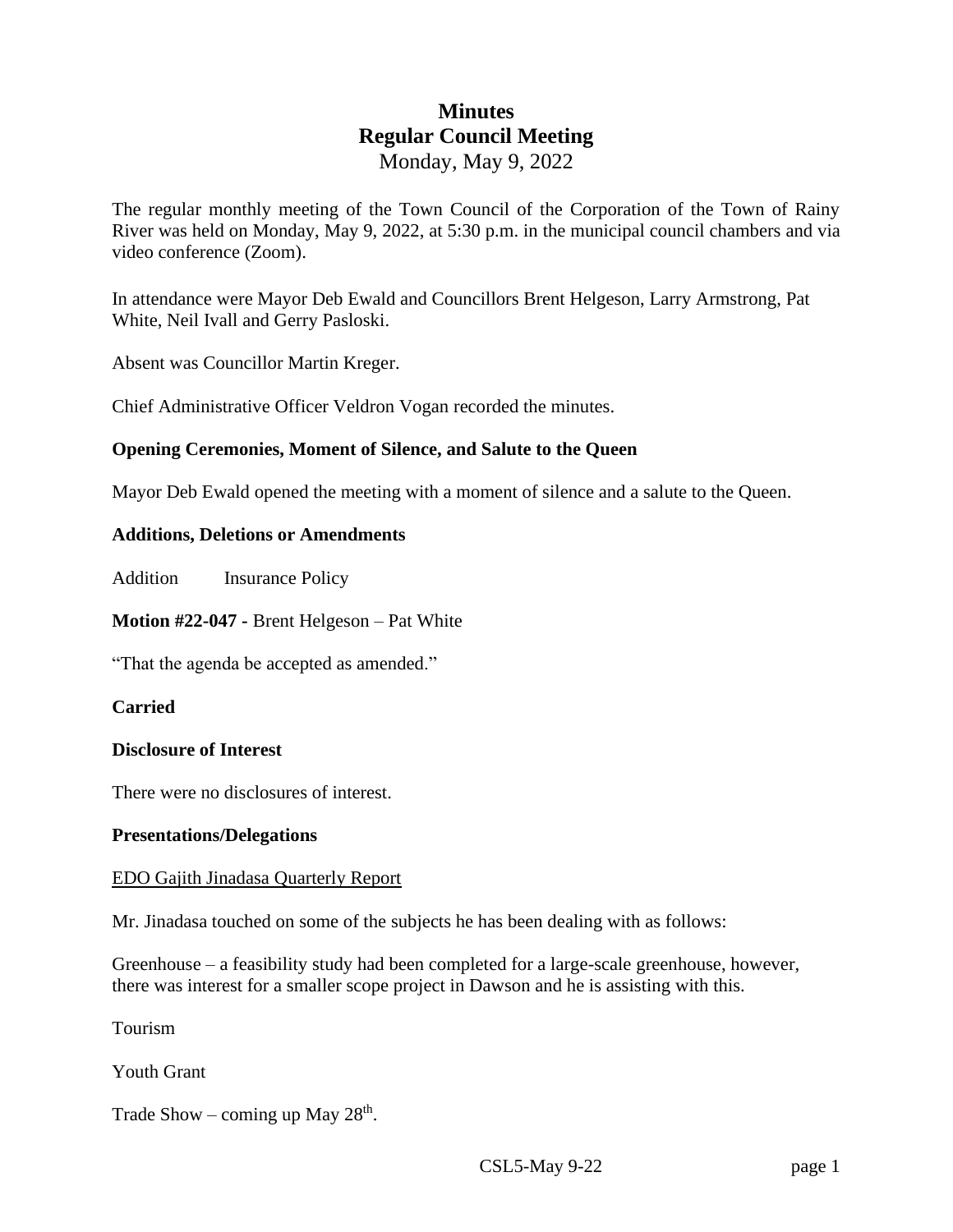Business Start-Up Workshop – will take place on May  $26<sup>th</sup>$  with a variety of partners coming in.

Mr. Jinadasa was thanked for his efforts and complimented on what he has achieved to-date. It is hoped that his position can be extended. With no further business Mr. Jinadasa left the meeting at 6:30 p.m.

## **Adoption of Minutes**

Regular Council April 11, 2022

**Motion #22-048 -** Brent Helgeson – Pat White

"To approve the minutes of the Regular Council meeting of April 11, 2022, as presented."

### **Carried**

**Financials (as of April 30, 2022)**

**Motion #22-049 -** Brent Helgeson – Pat White

"That approval be granted for the accounts payable for the month of April 2022 which have been paid in the following amounts:"

| <b>Town General</b> | \$156,405.85  |            |
|---------------------|---------------|------------|
| Water               |               | \$6,949.97 |
| Sewer               |               | \$3,821.78 |
| <b>RRHCC</b>        | $\mathcal{S}$ | 350.56     |

### **Carried**

There were some questions regarding ASP, WSIB, and some of the legal matters.

### **Reports from Unfinished Business**

Councillor Brent Helgeson reported on the NOMA Conference – there were a variety of presentations which provided much information to Councillors and was educational, informational, and entertaining.

Mayor Ewald noted that confirmation has been received that the school funding has come forward. The CAO commented that the intent is to start construction this fall.

### **NEW BUSINESS – COMMITTEE REPORTS (AS NEEDED)**

**Finance/Personnel – Mayor Deb Ewald and Councillors Neil Ivall (Finance Chair), Pat White (Personnel Chair), Martin Kreger and Larry Armstrong**

MTO Connecting Links Funding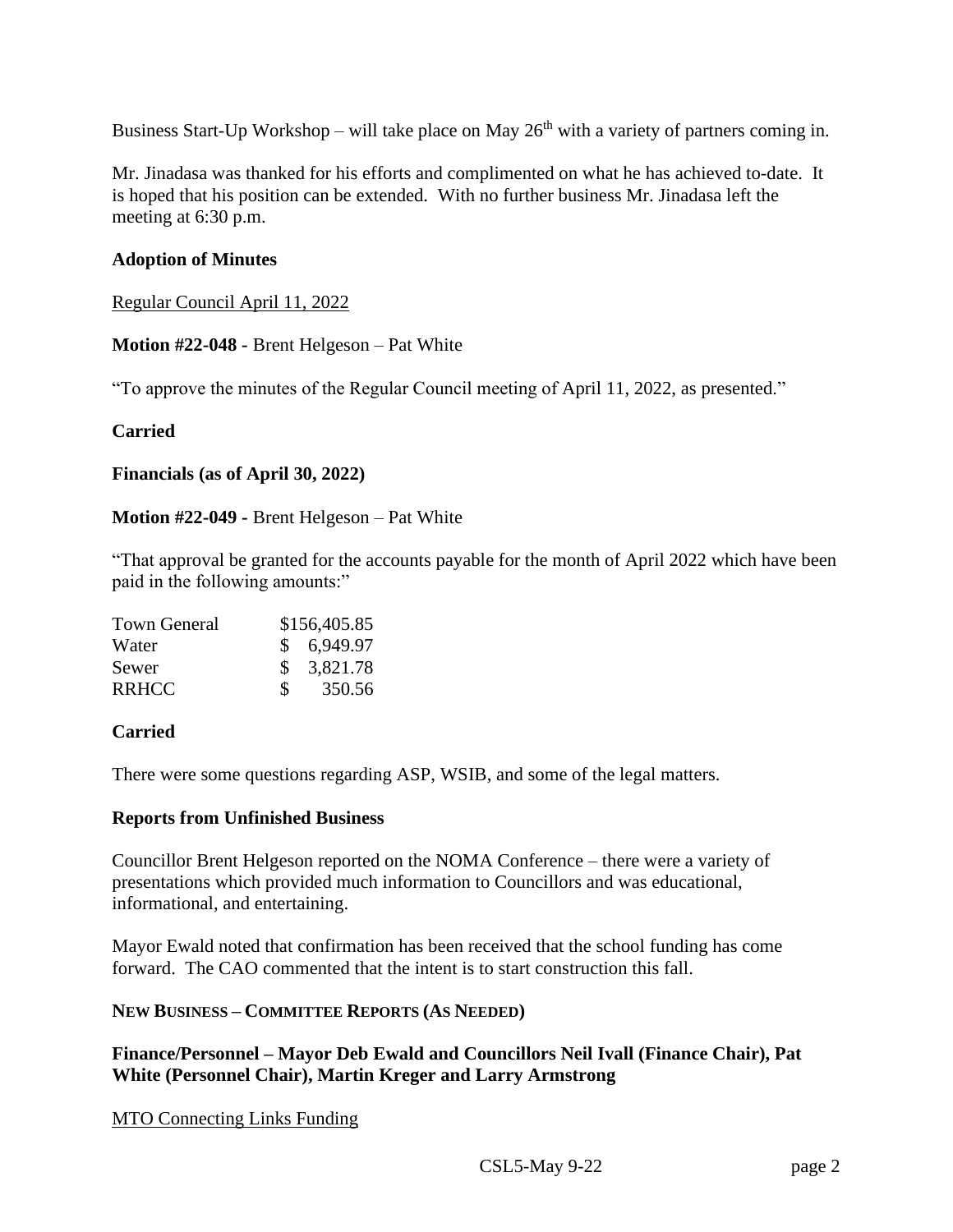## **Resolution #22-009 -** Neil Ivall – Brent Helgeson

"**WHEREAS** Section 21 of the *Public Transportation and Highway Improvement Act* allows the Minister of Transportation to designate a highway or part of a highway as a connecting link between parts of the King's Highway or as an extension of the King's Highway, to be constructed and maintained by the road authority having jurisdiction over the highway or part of the highway;

**AND WHEREAS** the Ministry of Transportation (MTO) Connecting Link Program does not provide sufficient funding to adequately provide for the high cost of maintaining these Connecting Links;

**AND WHEREAS** this may lead to hazardous road conditions;

**AND WHEREAS** these Connecting Links were once maintained by the Province of Ontario;

**NOW THEREFORE BE IT RESOLVED THAT** care and maintenance of these Connecting Links in small or rural municipalities, such as the 2.70 km of Atwood Avenue (Highway 11) in Rainy River, be returned to the MTO.

**AND FURTHER THAT** this resolution be sent to the Minister of Transportation, the MPP for Kenora-Rainy River and to all Ontario Municipalities."

### **Carried**

### **Insurance Policy**

**Motion #22-049A** – Gerry Pasloski – Larry Armstrong

"That The Corporation of the Town of Rainy River hereby accept the renewal policy from May 15, 2022, to May 15, 2023, in the amount of \$115,889 plus tax; and the Cyber Policy in the amount of \$5,850 plus tax as submitted by Westland Insurance."

### **Carried**

### **Property/By-laws/AMBIS – Councillors Pat White, Neil Ivall and Brent Helgeson**

By-law 1811-22 - CBO Revised Agreement

By-law 1811-22 was read by Councillor Larry Armstrong.

### **Motion #22-050 -** Brent Helgeson – Neil Ivall

"That By-law 1811-22, being a by-law to establish signing authority for the Addendum to the Employment Agreement made April 19, 2018, with Chief Building Official Henry Van Ael, having been read in open council, be hereby approved."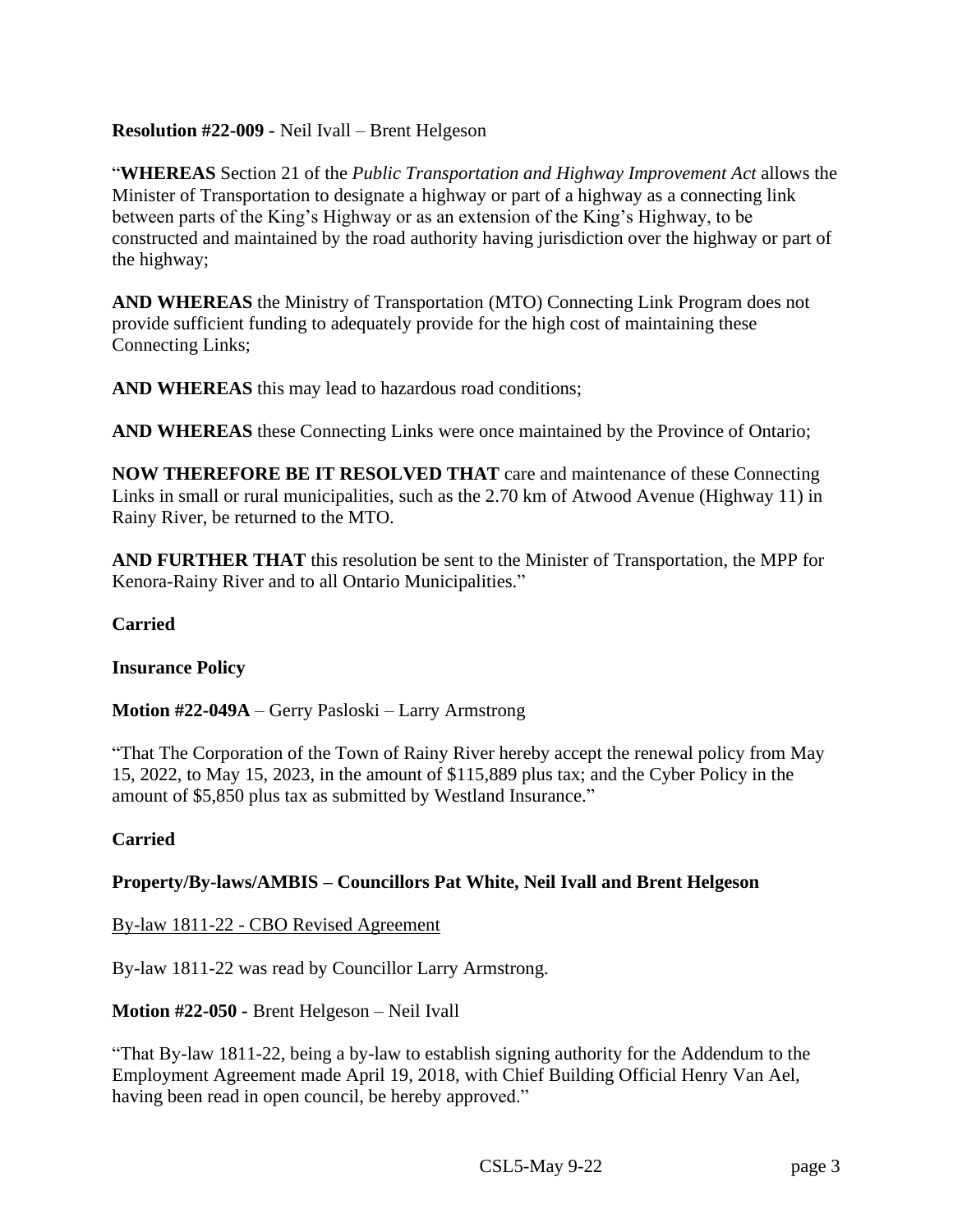## **Carried**

Councillor Neil Ivall left the meeting at 7:17 p.m.

## **Economic Development/Tourism – Mayor Deb Ewald and Councillors Pat White and Neil Ivall**

NW Ontario Map Ad

**Motion #22-051 -** Brent Helgeson – Neil Ivall

"That advertising in the Northwestern Ontario Vacation Guide Map be approved in the amount of \$775 (plus HST)."

### **Carried**

### **Fire Board – Mayor Deb Ewald and Councillor Martin Kreger**

### By-law 1812-22 – Next Generation 9-1-1 Authority Service Agreement

By-law 1812-22 was read by Councillor Brent Helgeson.

### **Motion #22-052 -** Pat White – Neil Ivall

"That By-law 1812-22, being a by-law to establish signing authority for the Next Generation 9- 1-1 (NG9-1-1) Authority Service Agreement with Bell Canada, having been read in open council, be hereby approved."

### **Carried**

### **RRWT Request for In-Kind Contribution**

**Motion #22-053 -** Neil Ivall – Pat White

"That approval be granted by the Town Council of the Town of Rainy River for the following items relating to the 2022 Rainy River Walleye Tournament:

- To waive building permit fees regarding the Rainy River Walleye Tournament tent;
- To approve in-kind assistance from the town in setting up and taking down of the tent in the park;
- Access to Town equipment (i.e., forklift) to assist in setting up of tent;
- Use of Town's picnic tables;
- Town fencing around the tent area;
- Event insurance through the Town's Insurance (with the RRWT paying the premium);
- Assistance repairing docks (if required); and
- Moving of Rest Room Trailer and RRWT Storage Bus."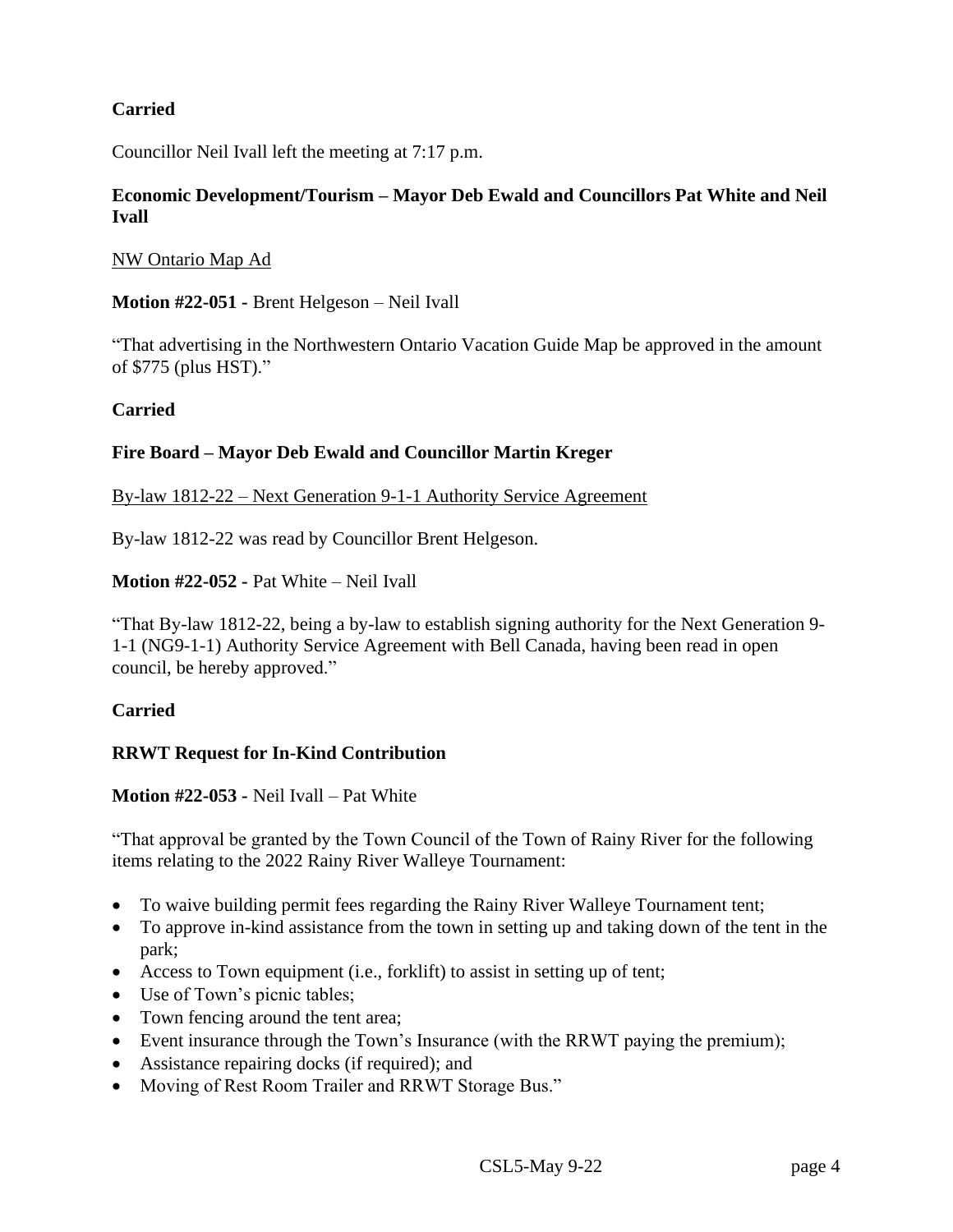## **Carried**

### **Pride Month Proclamation**

### **Resolution #22-010 -** Pat White – Larry Armstrong

### "**WHEREAS:**

- 1. Borderland Pride is the LGBTQ2 (lesbian, gay, bisexual, trans, queer/questioning, and twospirit) Pride organization for the Borderland region, which is comprised of the Rainy River District, Koochiching County, and the southern part of Treaty #3 territory;
- 2. Pride events across Canada and the United States and around the world promote diversity, equity, and inclusion and take a positive stance against discrimination, hatred, and violence towards LGBTQ2 people;
- 3. Symbols, messages, and public leadership in support of Pride are necessary to show a community's sense of welcome and belonging for LGBTQ2 individuals and families, and its care for LGBTQ2-identifying youth in particular;
- 4. Acknowledging and participating in Pride underscores and affirms our respect for the dignity, equality, and visibility of LGBTQ2 people and families;
- 5. The diversity of sexual orientation, gender identity, and gender expression represents a positive contribution to society and is a matter for our community to take pride, show its support, and celebrate;
- 6. LGBTQ2 people continue to be targeted with hatred, prejudice, and violence in communities across Canada, the United States, and abroad;
- 7. Pride has been observed and celebrated in the Borderland region, and has become an important community-building activity;
- 8. The values of diversity and inclusion should be shared in common by all people;
- 9. The month of June is internationally recognized as Pride Month;

### **THEREFORE, IT IS RESOLVED THAT:**

- 10. Council hereby proclaims the month of June 2022 to be Pride Month in the Town of Rainy River;
- 11. The Town of Rainy River will publicly display a Pride flag in a prominent location for the week of June 5-11 in celebration of Pride;
- 12. Council encourages all citizens to reflect and work together on equality, acceptance, and inclusion for all people throughout the year;